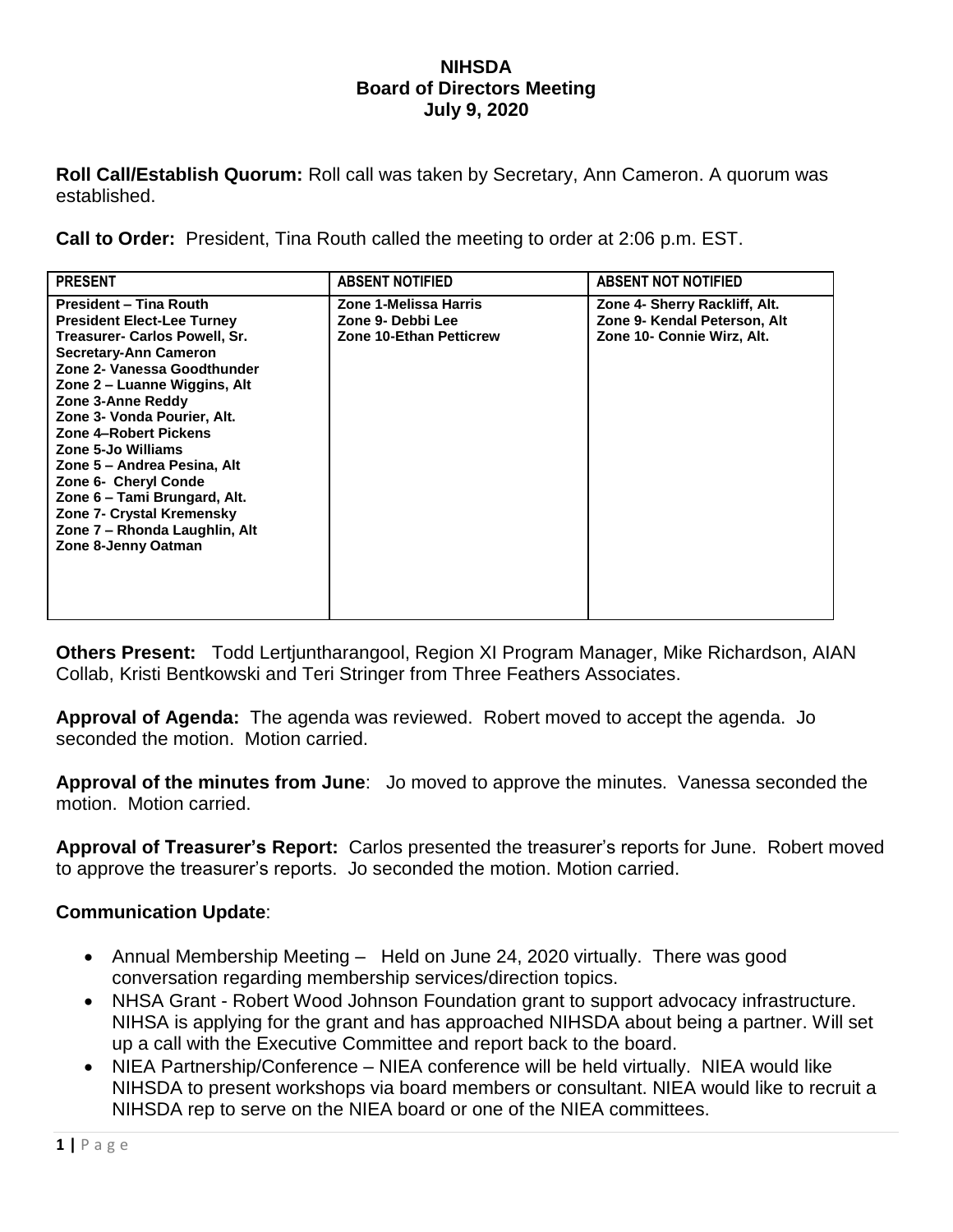## **Committee Reports and Plans:**

Committee chairs presented the following committee reports. Details are provided in each committee report: Details of committee work were verbally presented for approval.

- Executive Committee Tina reviewed the committee minutes/the committee work included: PLC Coaching, July 9<sup>th</sup> meeting agenda, Stronger Together Week, Annual NIHSDA Board Meeting, NIEA Partnership, COVID Research, Evaluation of Program Specialists, STOP Act testimony, and the Marketing Plan
- Finance Committee Carlos reviewed the committee minutes/the committee work included: June financials, fundraising plan, and the advocacy fund. Lee asked for an updated budget to reflect the cancellation of the conference. The committee will develop and present at the October meeting.

Lee made the motion to approve the committee reports including action recommended by the committees. Anne seconded. Motion carried.

**AIAN Update:** Todd joined the call to provide updates. The discussion with Todd included: Todd will provide a list of the open programs. Fifteen programs are currently open. DRS Final Rule update-the final rule may be release late August or early September. T/TA contract update –awards expected to be made August  $1<sup>st</sup>$ . Todd will meet with them during the first week of August. He is projected TA services may begin in September. Grant opportunities-HS/EHS partnerships will post in early fall, birth to five grants anticipated to post late summer or early fall. Todd reported that there were a healthy amount of applications received for the tribal college grants. Todd encouraged everyone to attend the CAMP webinars, COVID-COLA-QI awards are being sent (FY19 grants were sent out first), OHS is seeking input from tribal leaders with regard to conducting tribal consultations. It was decided to hold three consultations virtually. Monitoring contract ends Aug. 31<sup>st</sup>. Monitoring likely won't restart until fall. They are in the second week of the AIAN CLASS pilot. Reliability training is being held virtually for the pilot participants. Todd asked for input to make the sessions successful.

**AIAN Collaboration Update:** Mike Richardson joined the call to provide updates. Topics included: Working with state collaboration Directors to look at what is happening at the state level as far as what the Governors, state, and disabilities services are doing with regard to COVID, reopening, funding, budget cuts, etc. They are monitoring what Tribes are doing with regard to NFS or direct funding to programs. Looking for models to reopen. Working with program specialists and T/TA on program needs. A webinar on mental health issues will be held. A town hall meeting will be held in August to discuss school reopening with 4 to 5 panel members.

**Stronger Together Week:** Weeklong event August 31 thru September 4 with a different theme each day. Teri shared the initial ideas for input from the board.

**Annual NIHSDA Board Meeting Dates:** Proposed dates are the afternoons of October 8/9 or October 15/16. The board voted for October 15 and 16.